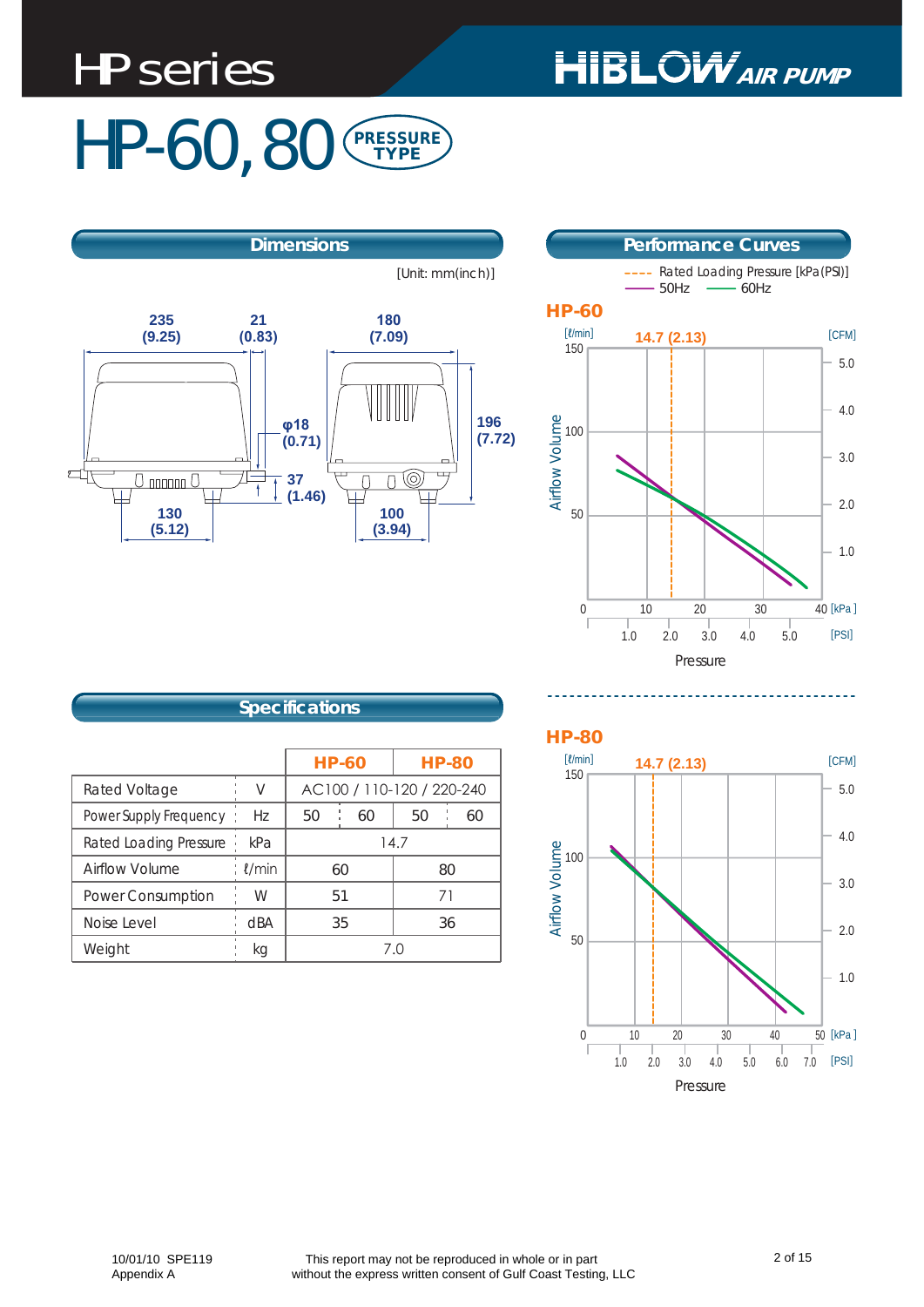# **INSTRUCTION MANUAL**



### **OPERATION & MAINTENANCE TECHNICAL MANUAL**

#### **HIBLOW SERIES COMPRESSORS**

**MODELS** HP-40, HP-60, HP-80, HP-100, HP-100LL, HP-120, HP-120LL, HP-150, HP-200





10/01/10 SPE119 This report may not be reproduced in whole or in part without the express written consent of Gulf Coast Testing, LLC

Appendix A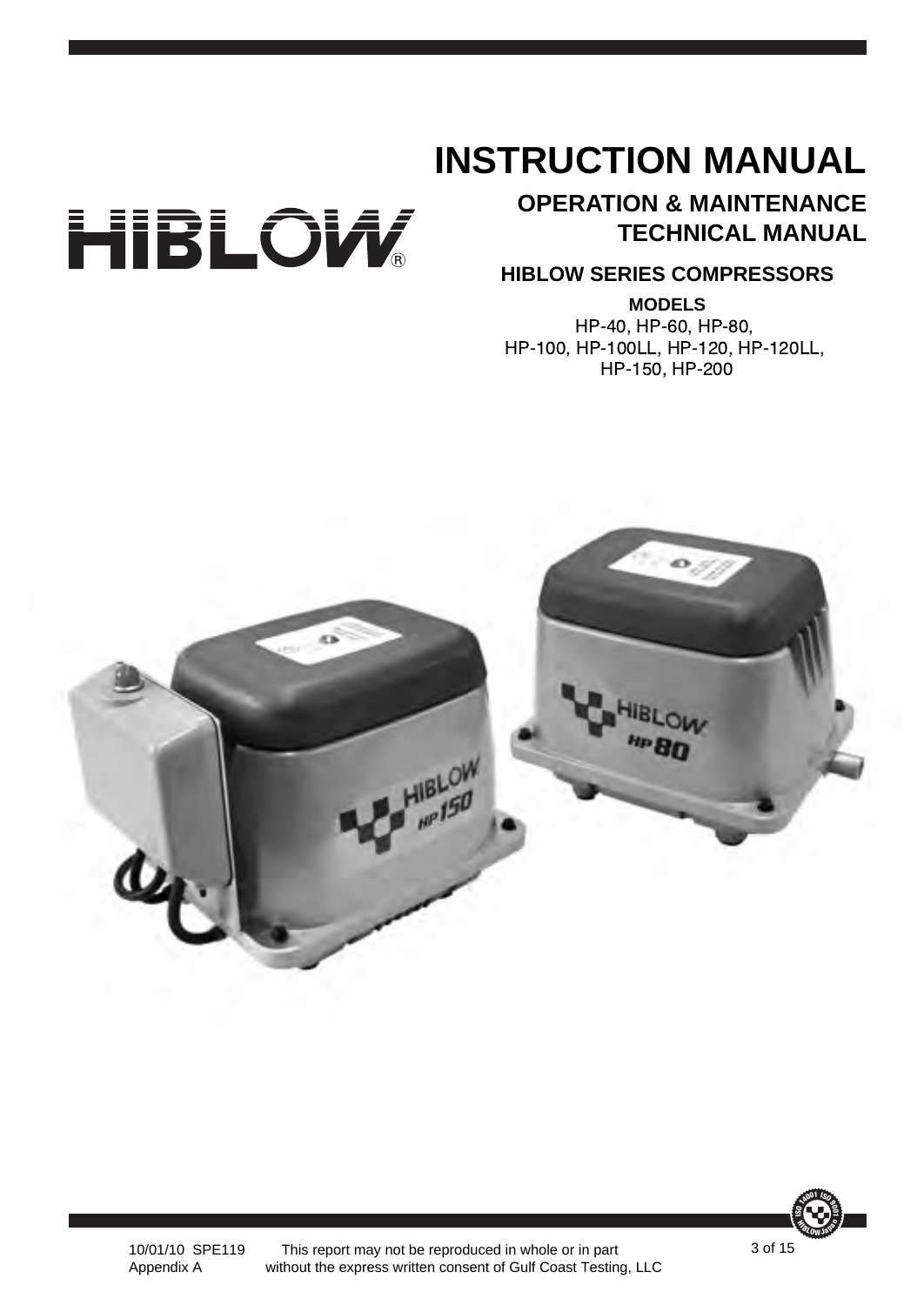This is a hazard alert symbol:  $\triangle$  When you see this symbol, be aware that personal injury or property damage is possible. The hazard is explained in the text following the symbol. Read the information carefully before proceeding.

The following is an explanation of the three different types of hazards:

**DANGER:** Severe personal injury or death will occur if hazard is ignored. **WARNING:** Severe personal injury or death can occur if hazard is ignored. CAUTION: Minor injury or property damage can occur if hazard is ignored.

### **GENERAL INFORMATION**

**DANGER:** Do not pump flammable or explosive gases or operate the unit in an atmosphere containing them.

- CAUTION: The pump is designed for air only. Do not allow corrosive gases or particulate material to enter the pump. Water vapor, oil-based contaminants, or other liquids must be filtered out.
- $CAUTION:$  Ambient temperature should not exceed 40° $\mathbb{C}$ (104°F). For operation at higher temperatures, consult the factory.
- CAUTION: Close supervision is necessary when any appliance is used by or near children.

This pump's function is to pump air and under no circumstances should it be used to pump any other gases. The pump must not be used for the pumping of fluids, particles, solids or any substance mixed with air, particularly combustible substances likely to cause explosions.

Never lubricate this oil-less pump, the moving parts consist of an actuating rod supported by two special synthetic rubber diaphragms which vibrate laterally, permitting long-term continuous operation. Operation is based upon the principle of electromagnetic vibration which eliminates the need for sliding parts, thereby minimizing power consumption and offering high efficiency.

### **INSTALLATION**

**WARNING:** To avoid risk of electrocution do not use this product in an area where it could become submerged in water or other liquids. The Canadian (c-UL) pumps need to be stored in a dry location and it is not intended for outdoor use.

CAUTION: Do not block the flow of cooling air around the pump in any way. The life of pump may be reduced or malfunction could occur, if hazard is ignored.

\*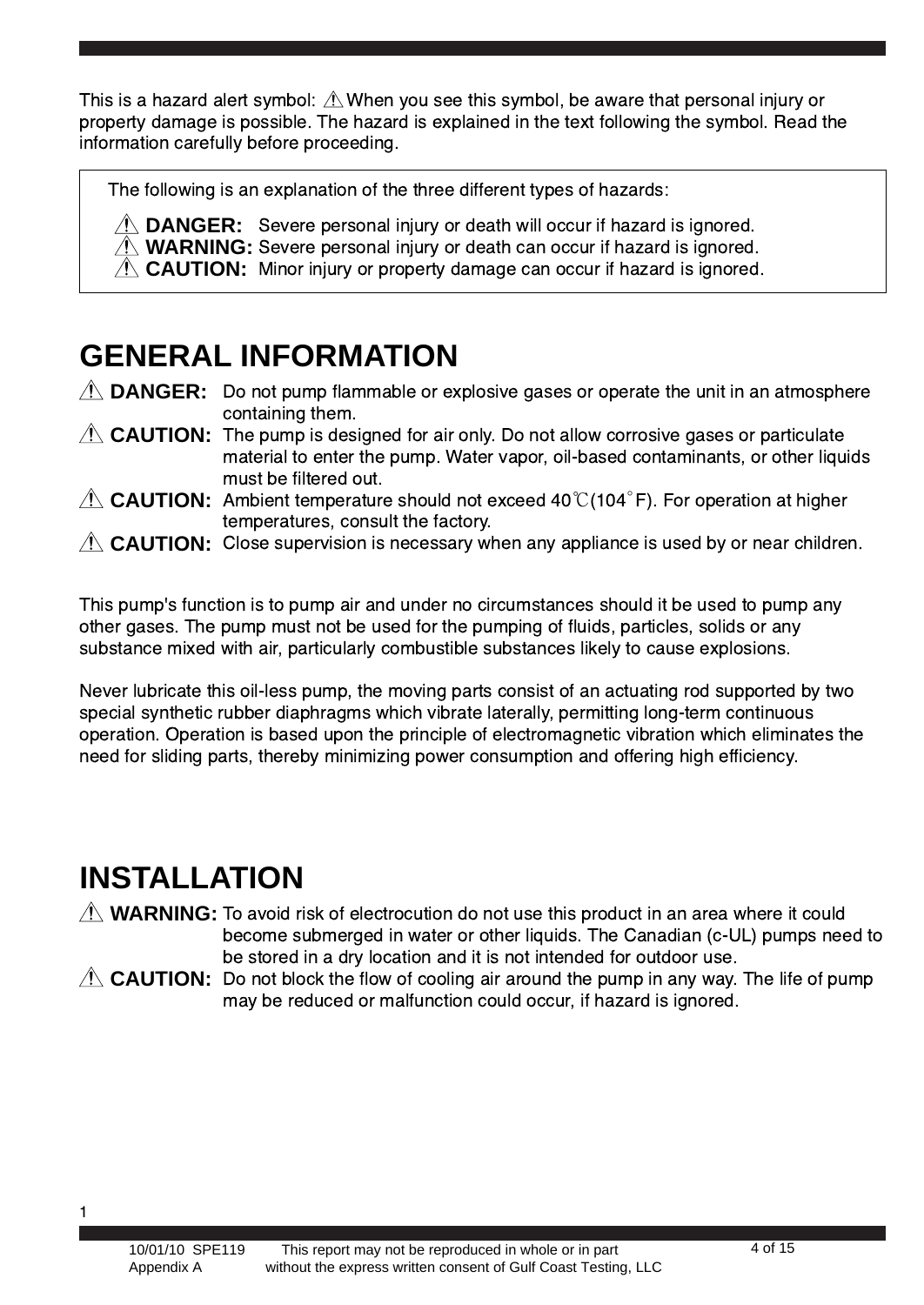# **GROUNDING INSTRUCTIONS**

### **FOR ALL GROUNDED, CORD-CONNECTED PRODUCTS**

This product should be grounded. In the event of an electrical short circuit, grounding reduces the risk of electric shock by providing an escape wire for the electric current. This is equipped with a cord having a grounding wire with an appropriate grounding plug.

The plug must be plugged into an outlet that is properly installed and grounded in accordance with all local codes and ordinances.

**DANGER:** Improper installation of the grounding plug can result in a risk of electric shock. If repair or replacement of the cord or plug is necessary, do not connect the grounding wire to either flat blade terminal. The wire with insulation having an outer surface that is green, with or without yellow stripes, is the grounding wire.

Check with a qualified electrician or serviceman if the grounding instructions are not completely understood, or if in doubt as to whether the product is properly grounded. Do not modify the plug provided; if it will not fit the outlet, have the proper outlet installed by a qualified electrician.



#### **For a grounded, cord-connected product rated less than 15 amperes and intended for use on a nominal 120 volt supply circuit.**

This product is for use on a nominal 120 volt circuit, and has grounding plug. Make sure that the product is connected to an outlet having the same configuration as the plug. No adapter should be used with the product.

## **FOR PERMANENTLY CONNECTED PRODUCT**

This product should be connected to a grounded, metallic, permanent wiring system, or an equipment-grounding terminal or lead on the product(refer to wiring diagram).





 This report may not be reproduced in whole or in part without the express written consent of Gulf Coast Testing, LLC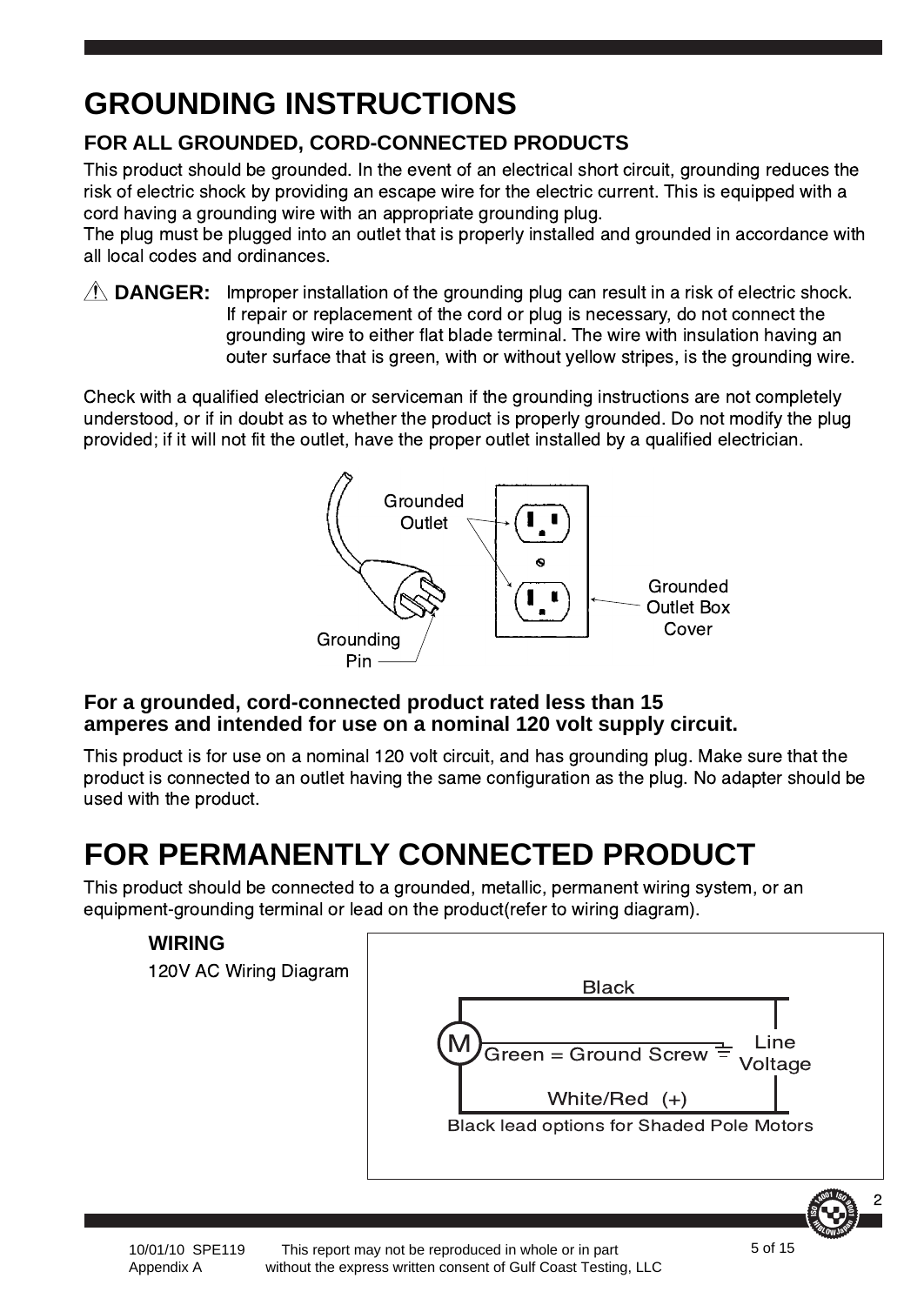# **EXTENSION CORDS**

Use only a 3-wire extension cord that has a 3-blade grounding plug, and a 3-slot receptacle that will accept the plug on the product. Make sure your extension cord is in good condition. When using an extension cord, be sure to use one heavy enough to carry the current that your product will draw. A cord no longer than 100 feet, No.16 AWG extension cord should be used. An undersized cord will cause a drop in line voltage resulting in loss of power and overheating. For outdoor use, use an extension cord that is approved for outdoor use, marked W-or W-A.

### **MOUNTING**

 $\triangle$  CAUTION: When using the pump to inject air into a liquid, make sure that the pump is higher than the surface level of the liquid, otherwise that liquid may run back into the pump if the power is interrupted.

The pump should be in an upright, level position and remain on a stable, rigid operating surface for proper operation.

### **PLUMBING**

Improper connection will cause leakage of air.

HP Series : Connect the pumps exhaust port and PVC(plastic)pipe with an L-shaped rubber hose. Be sure to secure place of connection with a hose tightening clip(Refer to Fig.1).



### **STORAGE**

Store indoors out of the weather in a dry area. Make certain the electrical cord is placed so there will be no chance of damage.

 $\wedge$  CAUTION: To avoid risk of electrocution or damage to the pump do not store this unit where it could come into contact with water or other liquids. Store indoors. Inspect compressor and cord for damage prior to putting compressor back into service.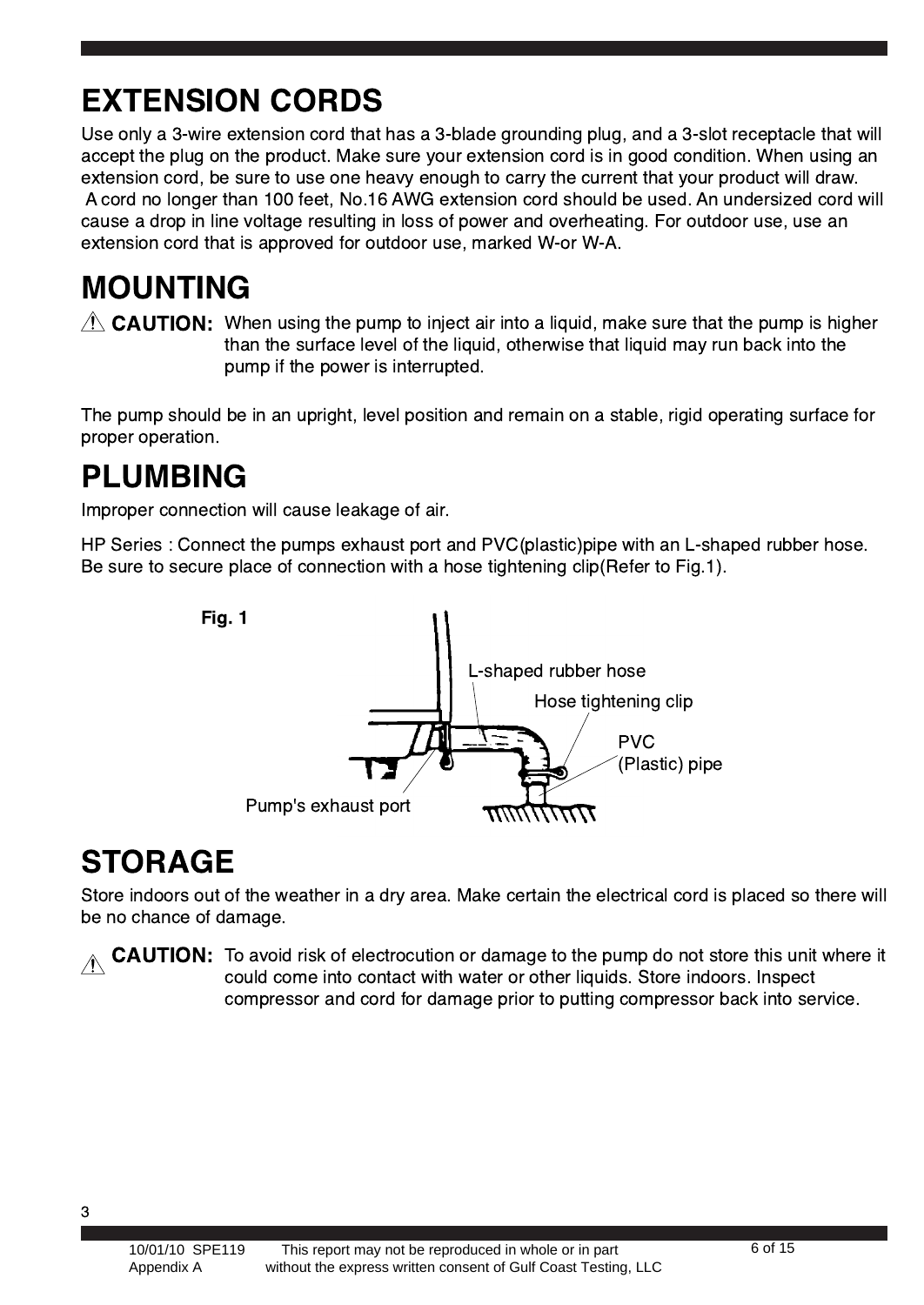• After the Diaphragm mounting block have been installed, replace with the new Head (Casing) block, reattaching the L-tube, and reinstall the 4 screws holding the Head (Casing) on. (Refer to Fig.  $4-(3)$ or $(5)$ )

#### [3] Replacement of Safety Screw (Refer to Fig.6)

SP Switch (For HP-60/HP-80/HP-100/HP-100LL/HP-120/HP-120LL/HP-150/HP-200 Series)

The body of the switch is set on the upper part of the Rod. If the Diaphragm is damaged or unit is dropped, the unusual movement of the Rod will cause the upper part of the Rod to touch the Lshaped lever, contacting the spring terminal, breaking the safety screw. This turns the power off, stopping the pump automatically. This is a built in safety device to prevent any further damage to the pump. To replace SP Screw:



. First remove the pump plug from the electrical outlet.

 $\triangle$  WARNING: All power must be disconnected or deenergized before servicing unit. If hazard is ignored personal injury or property damage is possible.

- Dispose of broken screw. Be sure all debris is removed (may be necessary to turn pump upside down) from unit.
- Fasten screw with plastic nut. The screw is designed so that the nut will turn freely when it is properly fastened, stop tightening when this happens.

#### [4] Reinstall the Upper housing (Refer to Fig.4)

- Reinstall the 4 screws holding the Frame cover on. (For HP-100/120, Refer to Fig.4- $(4)$ )
- · Reinstall the Sound absorber (except for HP-40, HP-100LL, HP-120LL).
- Reinstall the Upper housing and tighten corner screws. (Refer to Fig. 4-1))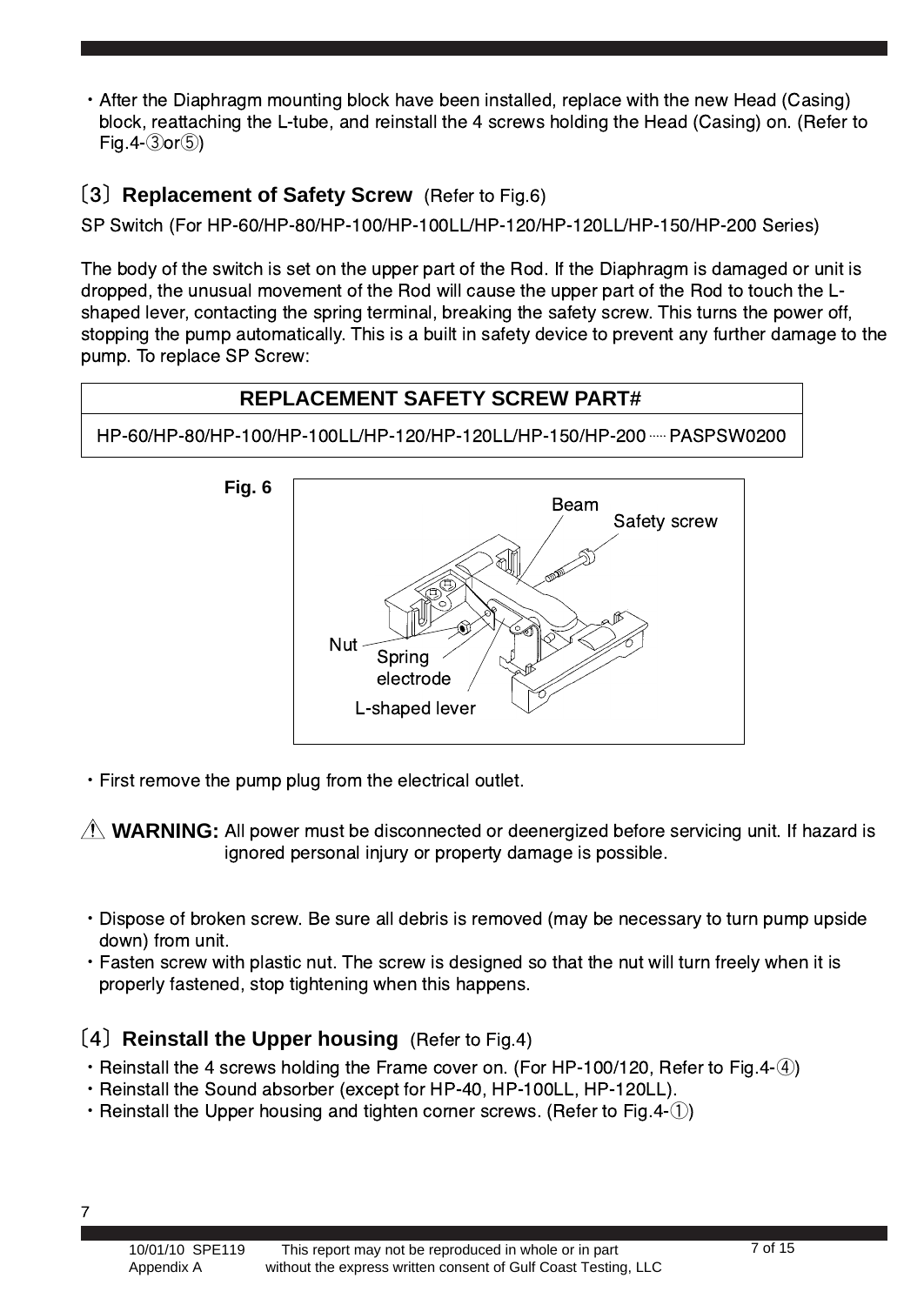## **OPERATION**

WARNING: Lower housing and pump surfaces can become very hot during operation. Do not touch these surfaces until unit has been shut off and allowed to cool.

- CAUTION: Carefully examine the air pump after installation. It should not be plugged in if there is water on parts not intended to be wet.
- **CAUTION:** Do not operate if the cord or plug is damaged, or if the pump is malfunctioning, dropped, or damaged in anyway.
- **CAUTION:** Ensure pump is securely mounted prior to operation.

When alternating current is applied to electromagnet as in the figures, the actuating rod moves first in the arrow direction shown in Fig. 2A and then in the arrow direction shown in Fig. 2B, by the magnetic attraction and repellent forces exerted between the electromagnet and the permanent magnets attached to the rod.

The rod vibrates at the power supply(60Hz/50Hz)frequency and changes the volume of the space enclosed between the head(casing) and the diaphragm. Thus, air intake, compression, and exhaust, can be performed as the rod vibrates.





### **MAINTENANCE**

- WARNING: Always disconnect power before installing or servicing. Failure to do so could result in electrical shock, personal injury or death. The motor may be thermally protected and will automatically restart when it cools, if the thermal protection switch is tripped.
	- CAUTION: The filters must be periodically cleaned or replaced. A clogged filter can cause overheating or pump failure.

Any servicing of the unit other than that recommended in the instruction manual must be performed by an Authorized Service Facility. Inspection of filters is suggested every three months. When inspecting filter, also clean inlet port area of filter and housing. Filters can be cleaned with soap and water. Be sure to dry all parts and filter well before reinstalling. If the pump makes an abnormal noise, or the amount of discharged air is greatly decreased, turn off the power immediately.

For repairs or replacement parts, please contact the factory, or send unit to an Authorized Service Facility.

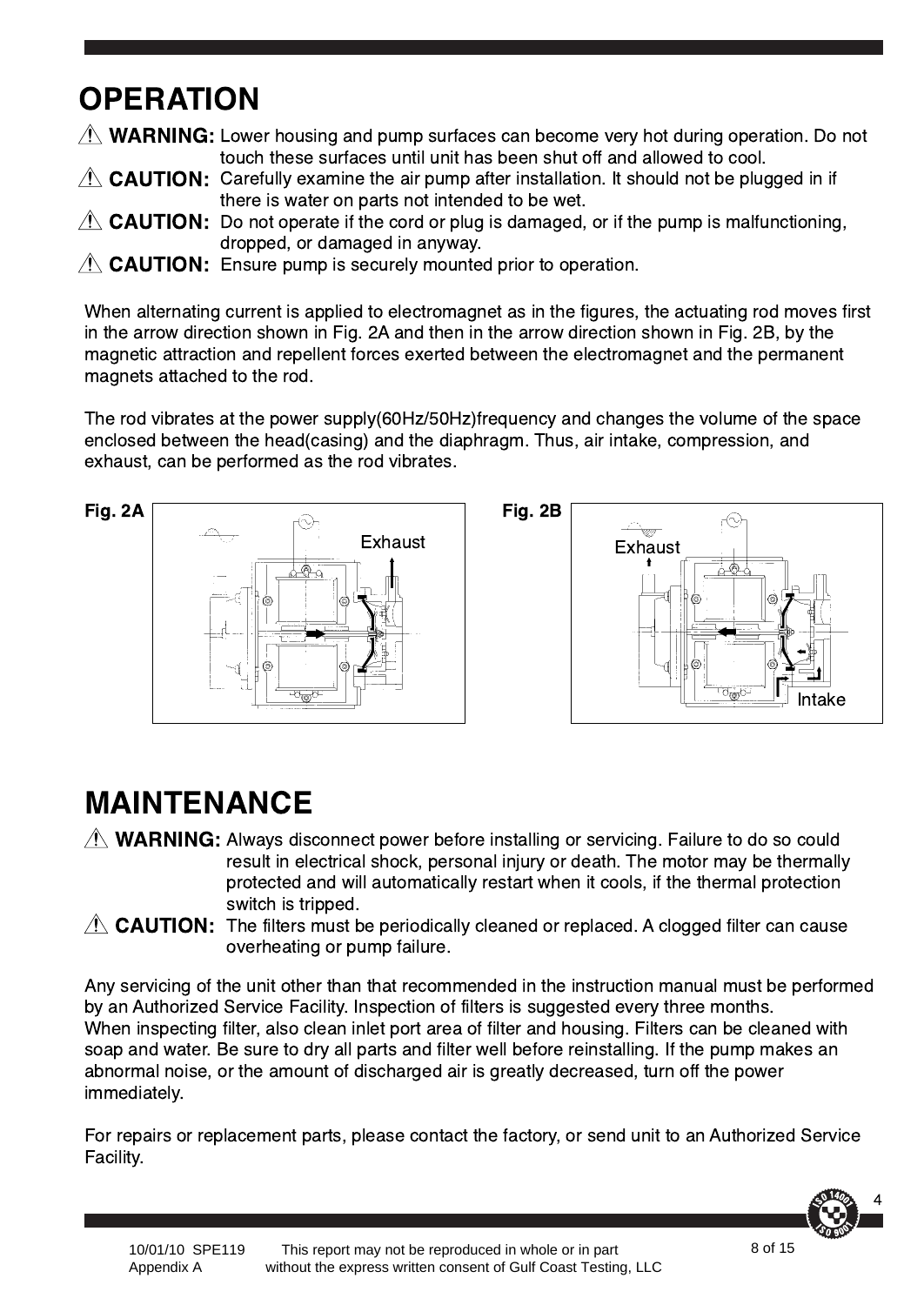#### **Cleaning the filter (Refer to Fig.3)**

| <b>REPLACEMENT FILTERPAD PART#</b>                        |  |  |
|-----------------------------------------------------------|--|--|
| HP-100/HP-100LL/HP-120/HP-120LL/HP-150/HP-200  120PA20010 |  |  |

- Undo the truss screw securing the cover to the pump housing, and remove the Filter pad.
- Gently dust the Filter pad then hand-wash in mild soapy water and be sure to dry well before reinstalling
- Replace the Filter pad and cover. Secure with the truss screw.



#### **Changing the Pump (Chamber) Assembly-HP Series**

| <b>REPLACEMENT PUMP ASSEMBLY PART#</b> | <b>CONTENTS</b>                                                                                                                 |  |
|----------------------------------------|---------------------------------------------------------------------------------------------------------------------------------|--|
|                                        | Head (Casing) block<br>Diaphragm mounting block<br>Hex nut (U-lock nut) / washer<br>Safety screw / plastic nut (HP-60 and over) |  |

#### **[1] Remove the Head (Casing) block** (Refer to Fig.4)

- $\cdot$  Remove the four corner screws(Refer to Fig.4- $\circ$ ), and the Upper housing. (Refer to Fig.4- $\circ$ ) If stuck, insert screwdriver between exhaust outlet and Upper housing, and gently pry apart.
- $\cdot$  Remove the Sound absorber. (Refer to Fig.4- $\oslash$ ), except for HP-40, HP-100LL, HP-120LL)
- Remove the screws from all the corners of Frame cover for subsequent removal of the Frame cover. (For HP-100/120, Refer to Fig.4-④)
- Undo the hose band and remove the L-tube from the Head (Casing) block.
- Remove screws attaching the Head (Casing) to the pump mechanism, and remove Head (Casing) block. (Refer to Fig.4-③. For HP-100/120, Refer to Fig.4-⑤)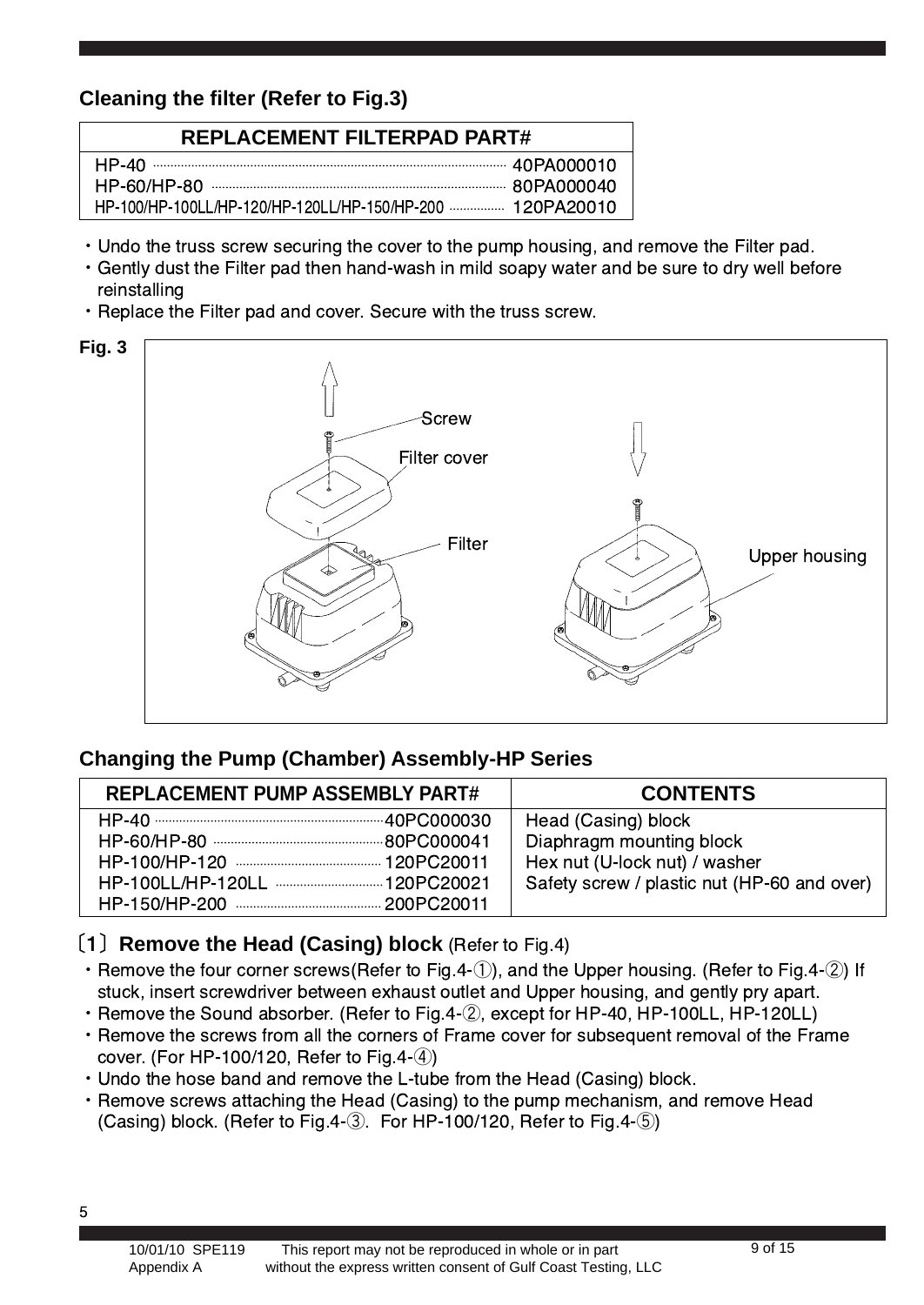

#### **(2) Replacing Diaphragm mounting block** (Refer to Fig.5)

- After removing Head (Casing) block, remove one of the hex nut (U-lock nut) and washer in the center of the diaphragm.
- $\cdot$  Remove one of the Diaphragm mounting blocks from the Rod, and pull out the other Diaphragm mounting block from the pump body together with the Rod without loosening its hex nut (U-lock nut) and washer. (Refer to Fig. 5- $(1)$ )
- $\cdot$  Then remove the other Diaphragm mounting block from the Rod. (Refer to Fig.5- $(2)$ )
- Reattach a new Diaphragm mounting block on one side of the Rod with new hex nut (U-lock nut) and washer, insert the Rod in accordance with the procedure reverse to that performed when the Rod was removed the pump.
- Reattach washer and new hex nut (U-lock nut) to Rod screw protruding through other Diaphragm mounting block and tighten.

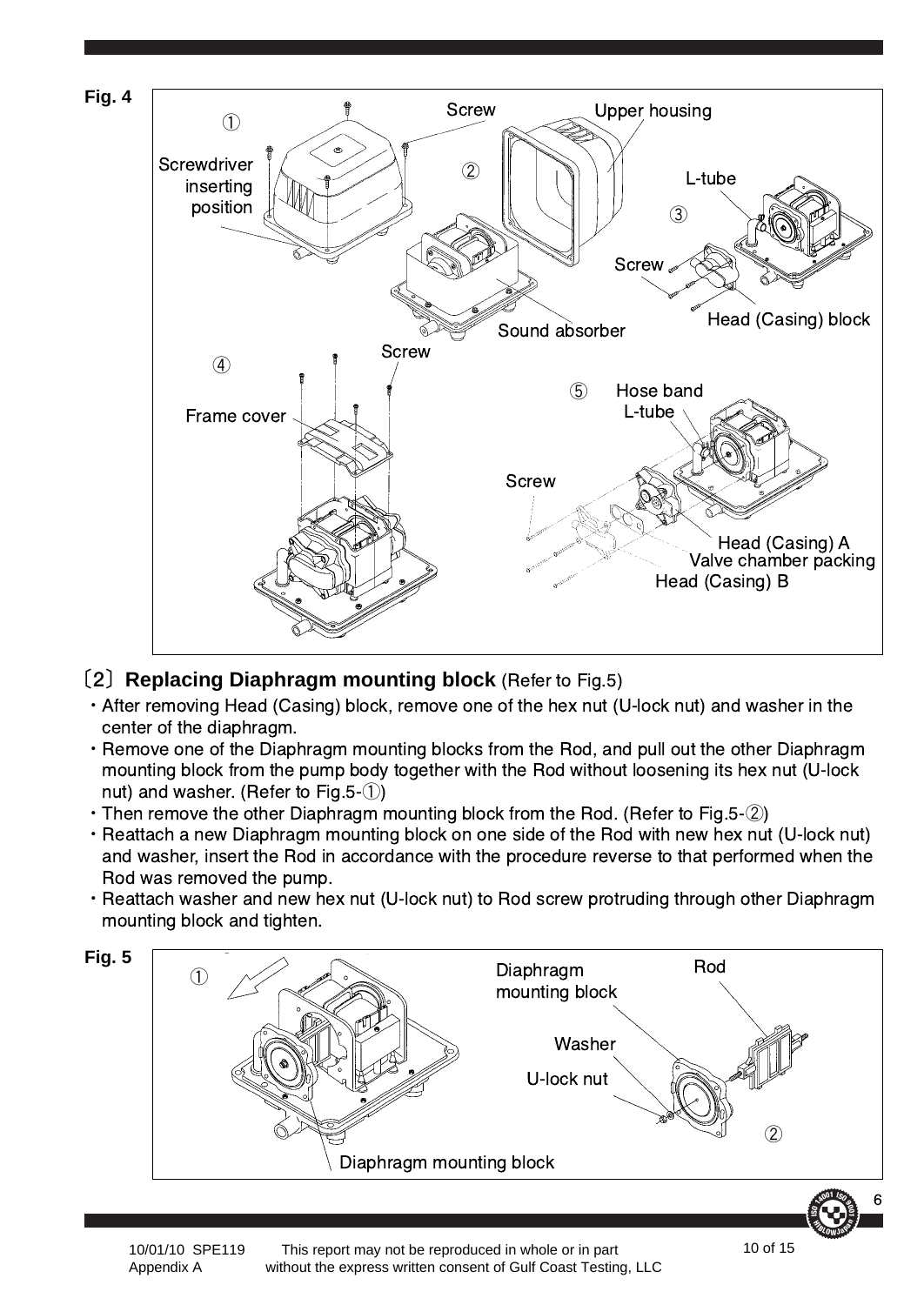# **Operation of Compressor Alarm Module**

### **General Information**

**Danger:** Do not attempt to open the alarm module. If the unit is connected to electricity, opening of the alarm module can result in a risk of electric shock.

- **Danger:** Service of the alarm module should only be done by a qualified electrician or serviceman.
- **Danger:** If the outside of the alarm module or light lens becomes cracked or damaged, unplug or shut-off the electric power immediately and contact an electrician or serviceman.

Caution: Do not carry the unit by the alarm module or electrical cord. It could damage the alarm module.



#### **In Case of an Alarm :**

The alarm module audible alarm (buzzer) and visual alarm (light) are intended to signal a system malfunction. Contact your service provider whenever you hear or see the alarm when the switch is in the "RUN" or center position. The "MUTE" position can be used to silence the audible alarm until the service provider arrives.



 This report may not be reproduced in whole or in part without the express written consent of Gulf Coast Testing, LLC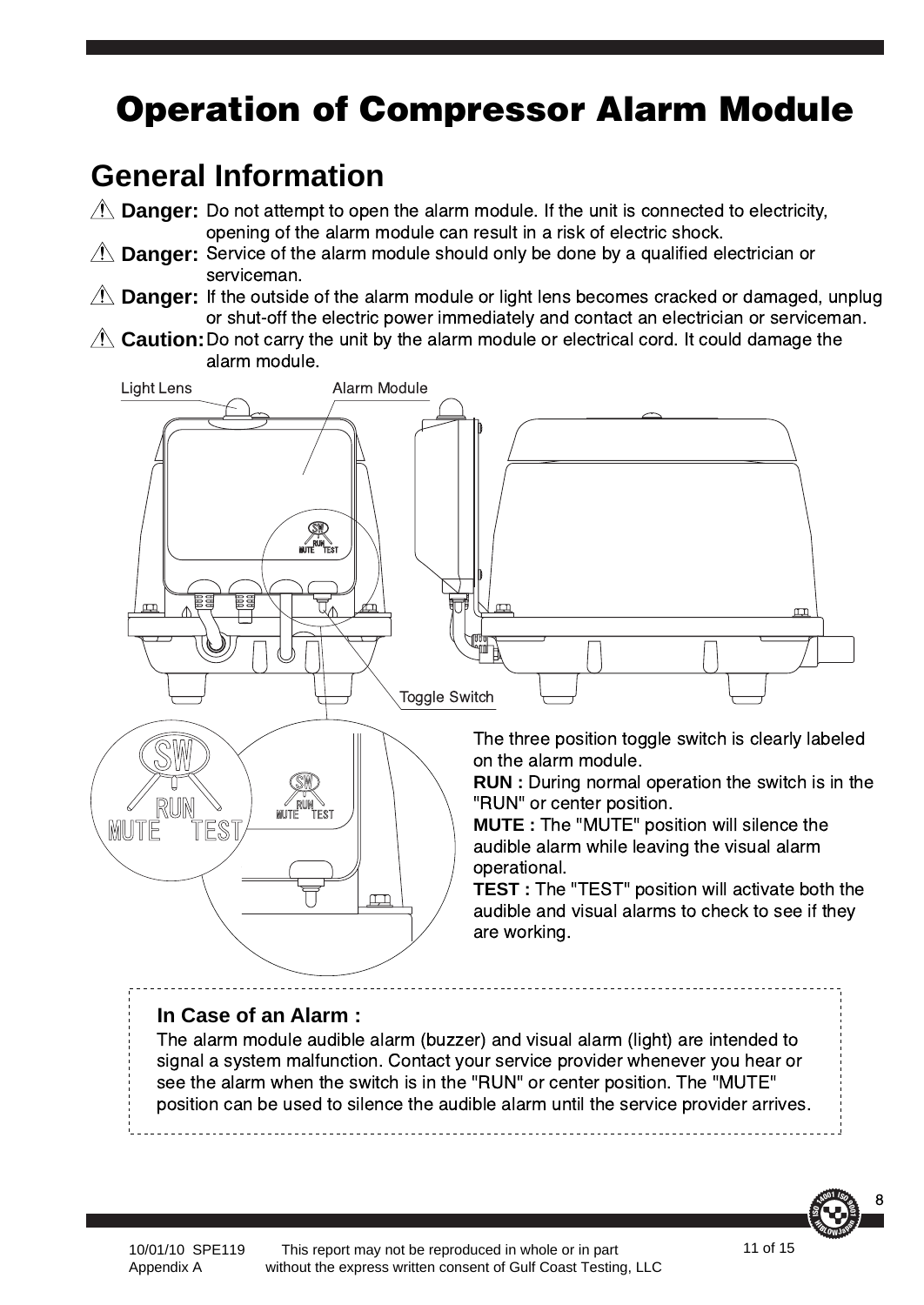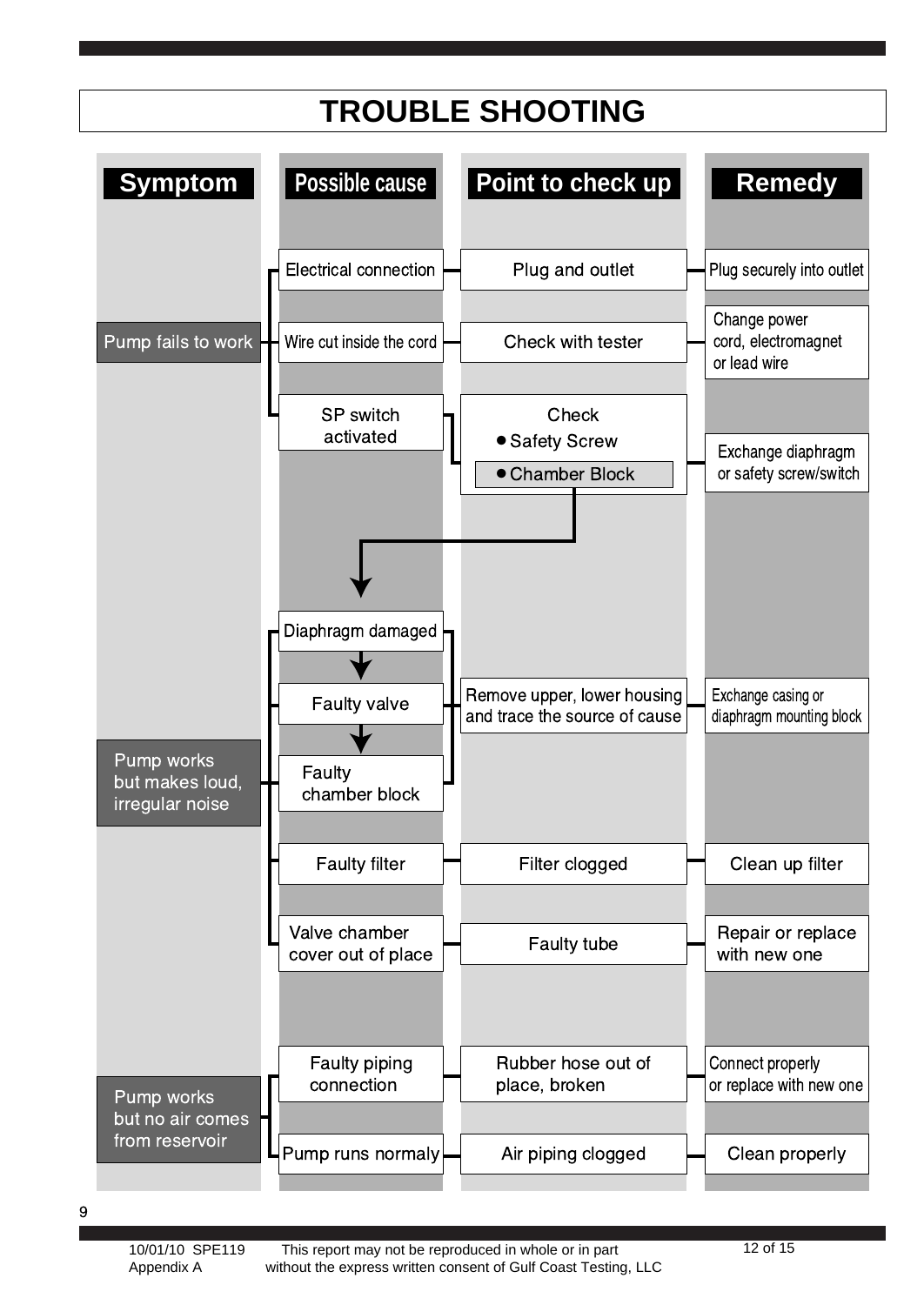#### **YOUR WARRANTY**

Hiblow products, when properly installed and operated under normal conditions of use, are warranted by Hiblow to be free from defects in material and workmanship for a period of twelve (12) months from the date of purchase from Hiblow. In order to obtain performance under this warranty, the buyer must give written notice within thirty (30) days after discovery of the defect to Hiblow USA, Inc., 1300 Tefft Court Suite 8, Saline Michigan USA 48176. Buyer is responsible for freight charges both to and from Hiblow in all cases.

Hiblow's warranties do not extend to any goods or parts which have been subjected to misuse, lack of maintenance, neglect, damage by accident or transit damage.

This warranty excludes all other warranties or representations expressed or implied by any literature, data or person. Hiblow's maximum liability under this exclusive remedy shall never exceed the cost of the subject product and Hiblow reserves the right, at its sole discretion, to refund the purchase price in lieu of repair or replacement.

Hiblow will not be responsible or liable for indirect or consequential damages of any kind, however arising, including but not limited to those for use of any products, loss of time, inconvenience, lost profit, labor charges, or other incidental or consequential damages with respect to persons, business or property, whether as a result of breach of warranty, negligence or otherwise.

Buyer's remedy against Hiblow for goods supplied or for non-delivered goods or failure to furnish goods, whether or not based on negligence, strict liability or breach of expressed or implied warranty is limited solely, at Hiblow's option, to replacement of or cure of such nonconforming goods or non delivered goods or return of the purchase price for such goods and in no event shall exceed the price or charge for such goods. Hiblow expressly disclaims any warranty or merchantability or fitness for a particular use or purpose with respect to goods sold. There are no warranties which extend beyond the descriptions set forth in this warranty, notwithstanding any knowledge of Hiblow regarding the use or uses intended to be made of goods, proposed changes or additions to goods, or any assistance or suggestions that may have been made by Hiblow personnel.

Unauthorized extensions of warranties by the customer shall remain the customer's responsibility.

Customer is responsible for determining the suitability of Hiblow products for customer's use or resale or for incorporating them into objects or applications which customer designs, assembles, constructs or manufactures.

This warranty can be modified only by authorized Hiblow personnel by signing a specific, written description of any modifications.

#### **AUTHORIZED SERVICE CENTER**

#### **YG HIBLOW** USA INC.

1300 Tefft Ct. Suite 8, Saline, MI 48176 TEL 734-944-5043 FAX 734-944-5163 **http://www.hiblow-usa.com**



10/01/10 SPE119 Appendix A

 This report may not be reproduced in whole or in part without the express written consent of Gulf Coast Testing, LLC 13 of 15